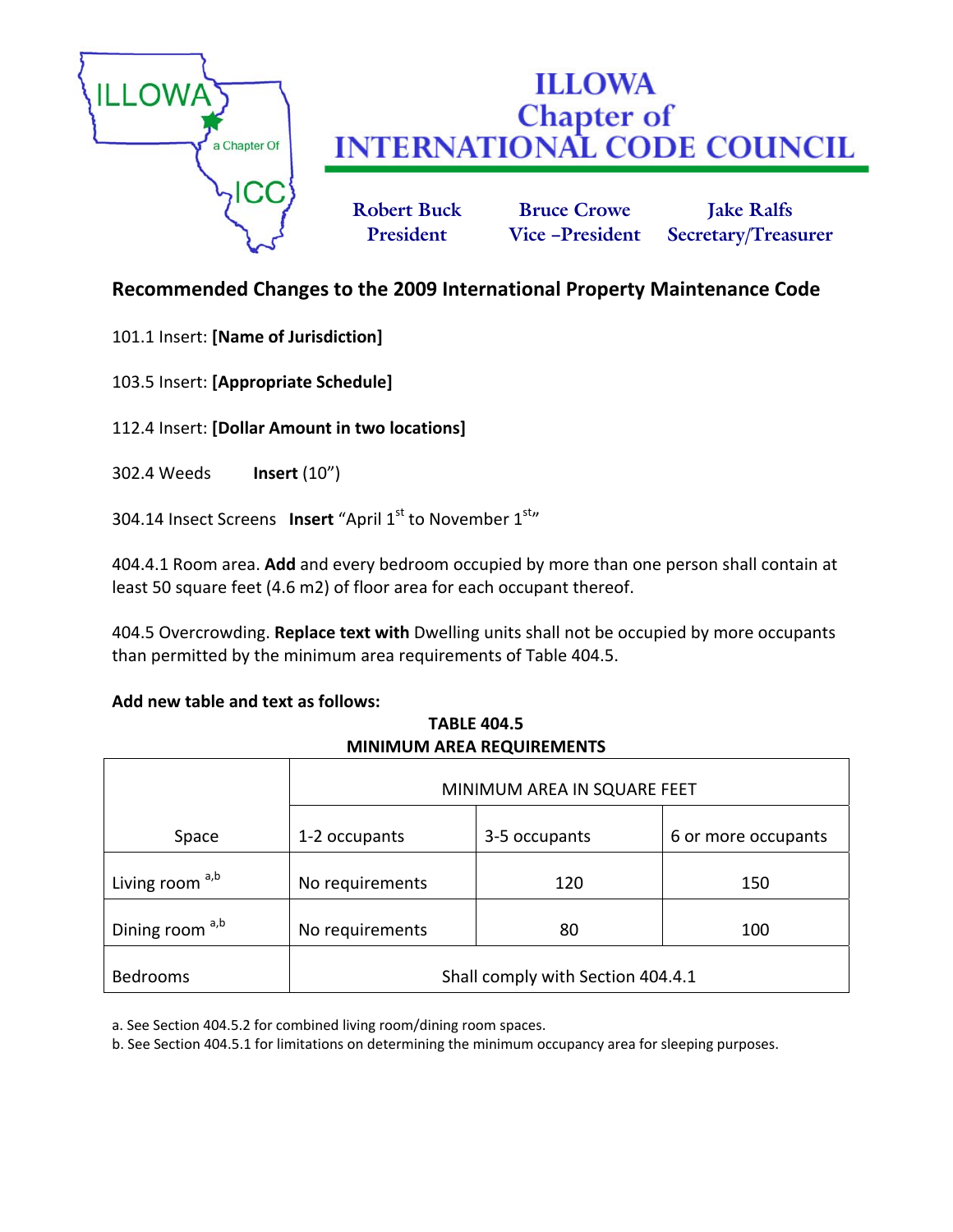404.5.1 Sleeping area. The minimum occupancy area required by Table 404.5 shall not be included as a sleeping area in determining the minimum occupancy area for sleeping purposes. All sleeping areas shall comply with Section 404.4.

404.5.2 Combined spaces. Combined living room and dining room spaces shall comply with the requirements of Table 404.5 if the total area is equal to that required for separate rooms and if the space is located so as to function as a combination living room/dining room*.* 602.3 Heat supply **Insert** "October 1<sup>st</sup> to May 15<sup>th</sup>"

602.4 Occupiable work spaces **Insert** "October 1<sup>st</sup> to May 15<sup>th</sup>"

## **Add new text as follows:**

603.1.1Property owners are required to have annual carbon monoxide tests of furnaces performed for all fuel‐burning furnaces that are 10 years old or older and for all fuel‐burning furnaces that have been inoperative for one year or longer. Tests must be performed by a properly certified and registered mechanical contractor. Owners shall immediately notify Inspection Division of failed tests. Owners shall provide a legible certified copy of successful test results to Code official not later than 30 days after the test.

Exception: A carbon monoxide detector installed within 10' of furnace will meet the intent of the annual carbon monoxide test requirement.

#### **Add new text as follows:**

603.1.2: Every dwelling until shall be equipped with at least one approved carbon monoxide alarm in an operating condition within 15 feet of every room used for sleeping purposes. Carbon monoxide detector/smoke detector alarms may be installed only if the combined unit provides different alarm tones for the carbon monoxide detection and the smoke detection. Every structure that contains more than one dwelling unit shall contain at least one approved carbon monoxide alarm in operating condition within 15 feet of every room used for sleeping purposes.

The required carbon monoxide detector/alarm is permitted to be solely battery operated in buildings where no construction is taking place, buildings that are not served from a commercial power source and in existing areas of buildings undergoing alterations or repairs that do not result in the removal of interior wall or ceiling finishes exposing the structure, unless there is an attic, crawl space or basement available which could provide access for building wiring without the removal of interior finishes.

**Exceptions:** Carbon Monoxide Detectors are not required if:

- 1. A residential unit in a building that does not rely on combustion of fossil fuel for heat, ventilation, or hot water.
- 2. A residential unit in a building that is not connected in any way to a garage and not close to a source of carbon monoxide.

# **Add new text as follows:**